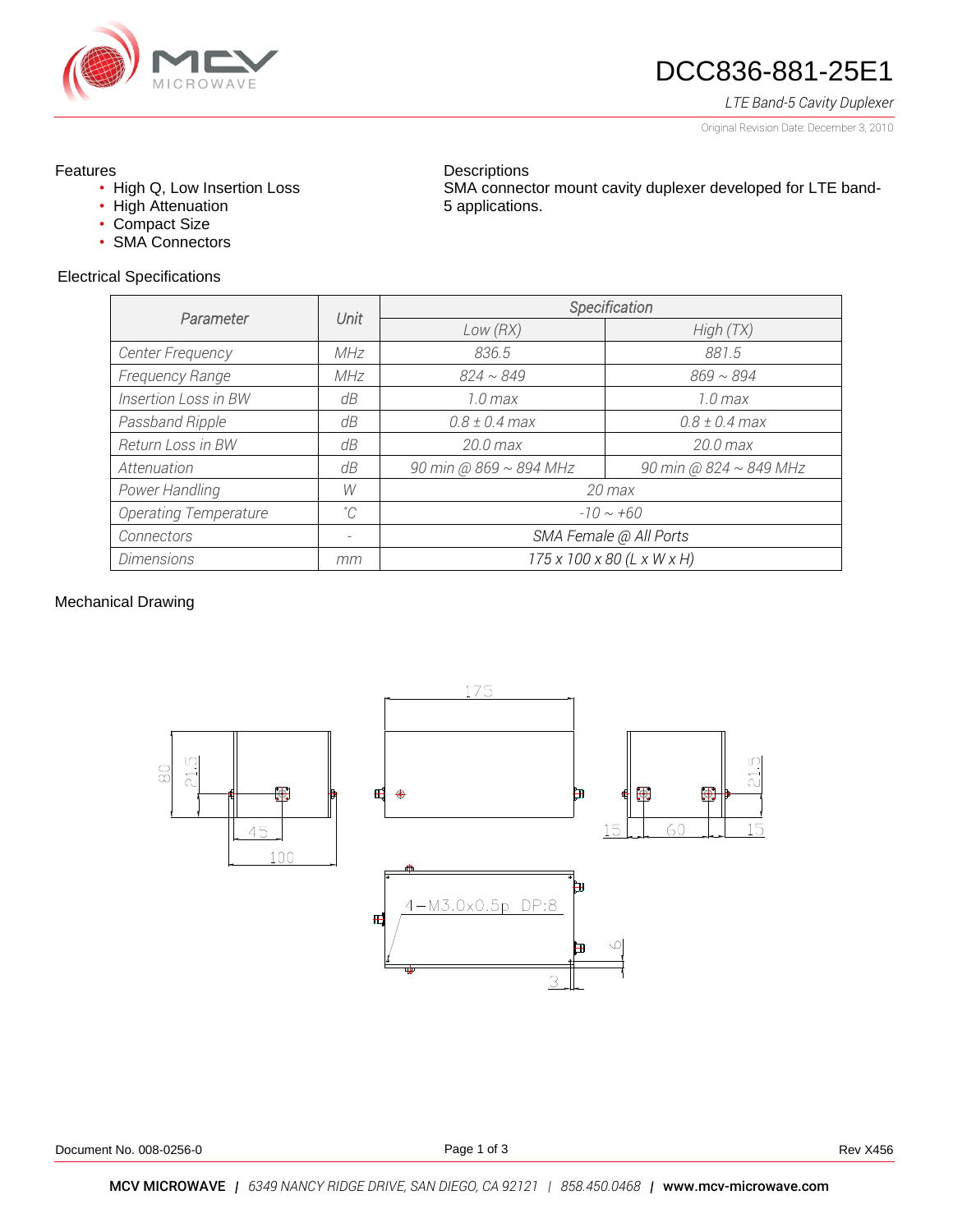

## DCC836-881-25E1

### *LTE Band-5 Cavity Duplexer*

Original Revision Date: December 3, 2010

#### Electrical Response



Document No. 008-0256-0 **Rev X456** Rev X456

Page 2 of 3